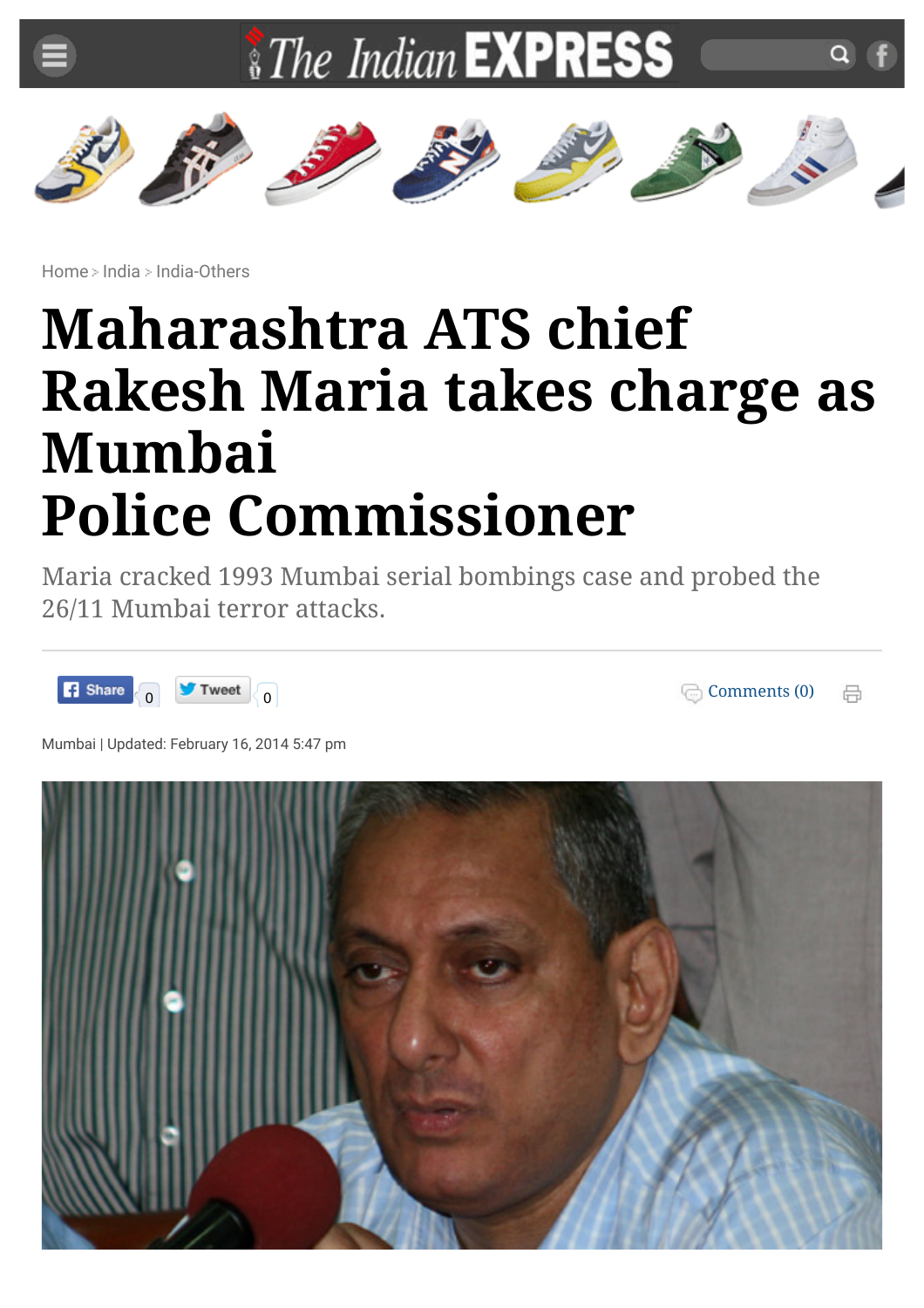Rakesh Maria was appointed as the Mumbai Police Commissioner Saturday, a fortnight after his predecessor Satyapal Singh quit the post to join politics. Singh, the first serving Mumbai police chief to resign, was due to retire in 2015.

The decision to appoint Maria, currently the chief of Maharashtra Police's Anti-Terrorism Squad, was taken after a high-level meeting here chaired by Chavan and attended by Home Minister R R Patil.

Maria, a 1981-batch IPS officer, headed the probe into the 1993 Mumbai blasts and was also in-charge of the investigations into the 26/11 attacks in Mumbai.

Maria's place at the ATS will be taken by Himanshu Roy, the joint commissioner of police (crime) in Mumbai who has now been promoted to the rank of additional director general. Mumbai police's crime branch will now be headed by Sadanand Date, currently serving as the joint commissioner of police (law and order). Date's place will be taken to Dhananjay Kamlakar.

In all, 84 senior officers have been transferred in the latest reshuffle.

Satish Mathur, K L Prasad and Vijay Kamble will take over as police commissioners of Pune, Navi Mumbai and Thane, respectively.

During the past two weeks, ruling alliance partners [Congress](http://indianexpress.com/tag/congress/) and NCP had been locked in a tug-of-war over the selection of the new Mumbai police chief.

According to sources, while the NCP pitched for Maria citing his track record and experience, Congress was trying to prevail on the CM to prefer either Ahmed Javed or Vijay Kamble, who were also among the four officers shorlisted by the Police Establishment Board.

A senior Cabinet minister belonging to the Congress said, "Being an election year, we wanted to send a politically correct message that we are not ignoring the candidates representing the minorities or Dalits."

Sources in the CMO said, "Chavan wanted to go by the rule book, taking into account seniority and other factors."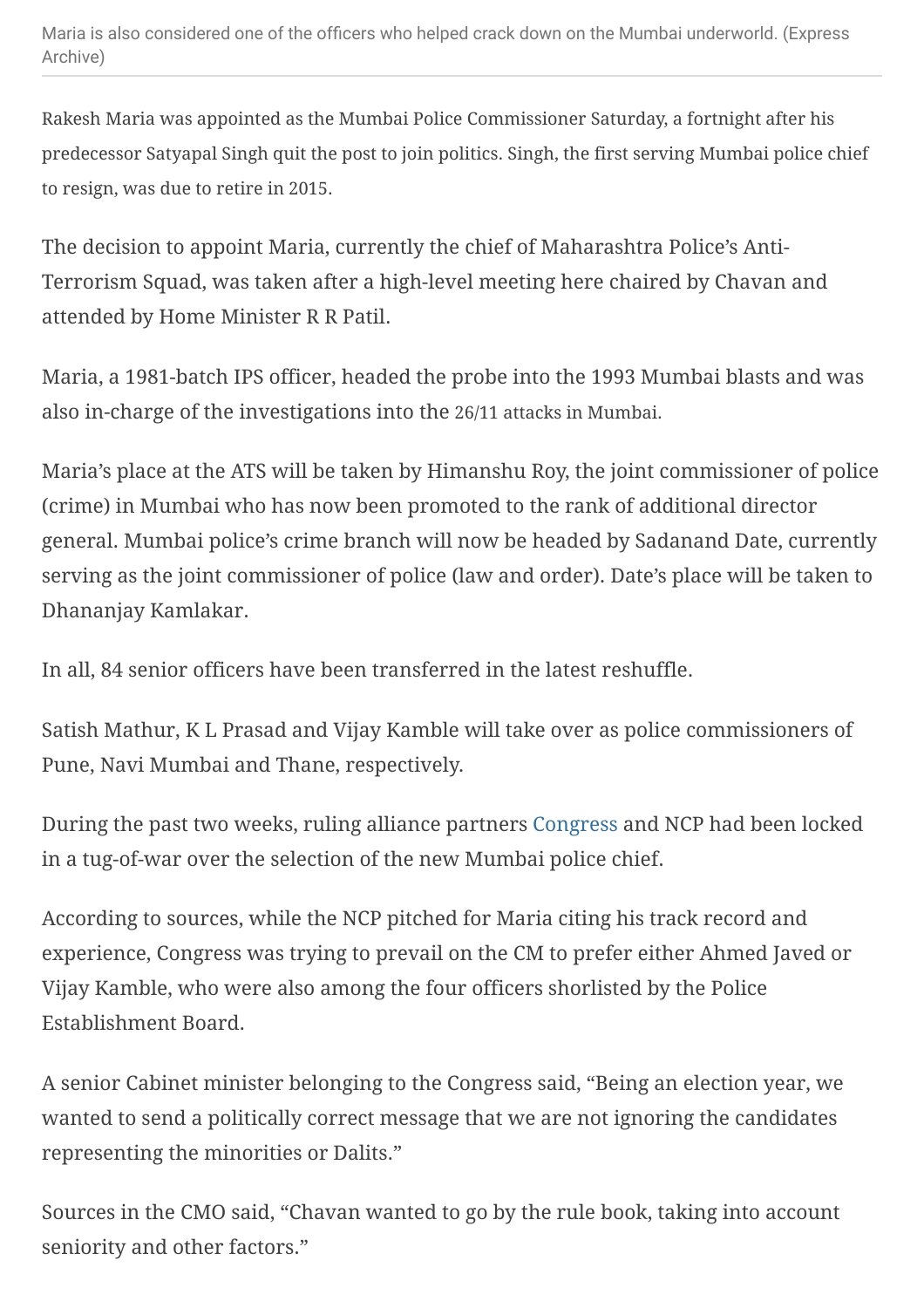Javed was due to be promoted as a director general of police, which made it difficult to consider him for police commissioner's post, which is lower in the police hierarchy. Eventually, Congress's choice fell on Kamble, but the NCP finally prevailed.

## **Maria earned a name cracking tough cases**

One of the most talked about IPS officers in the country, 1981-batch officer Rakesh Maria has an enviable track record of solving several high-profile and sensitive cases during his career.

With a reputation of being a specialist in cracking terror cases, it was Maria who first laid bare the tentacles of the Indian Mujahideen after a series of blasts across the country in 2008.

Be it the 1993 Mumbai serial blasts, the Zaveri Bazaar and Gateway of India blasts, the 2008 terror strikes, the 2010 Pune German Bakery blast and the July 2011 Mumbai triple blasts, Maria played a lead role in cracking them all. Born and brought up in Bandra, Maria's father was a Bollywood producer and film personalities were frequent visitors at his house. He has himself been immortalised in Black Friday, a film based on former Indian Express correspondent S Hussain Zaidi's book by the same name. Maria is also said to have inspired the character Ajay Lal in Suketu Mehta's book Maximum City.

Maria first shot to fame in 1993 when he got involved in the probe into serial blasts by sheer coincidence. Posted as DCP (Traffic) at the time, he cracked the case with the recovery of an explosives-laden scooter in Dadar and an abandoned Maruti van in Worli.

He has since been DCP (Crime), Commissioner of Railways, JCP (Crime), special IG (Training) and additional director general heading the state's Anti-Terrorism Squad.

During his stint as special IG (Training), Maria attempted to introduce psychological profiling of policemen prior to giving them postings.

Maria is known for his ability to extract information from suspects during interrogation, and for his elephantine memory and uncanny ability to recall the dates of arrests, licence plate numbers and other minute details of cases going back several years.

Maria is also said to be a great storyteller, regaling audiences with anecdotes collected over his career, one of them being on the murder of television executive Neeraj Grover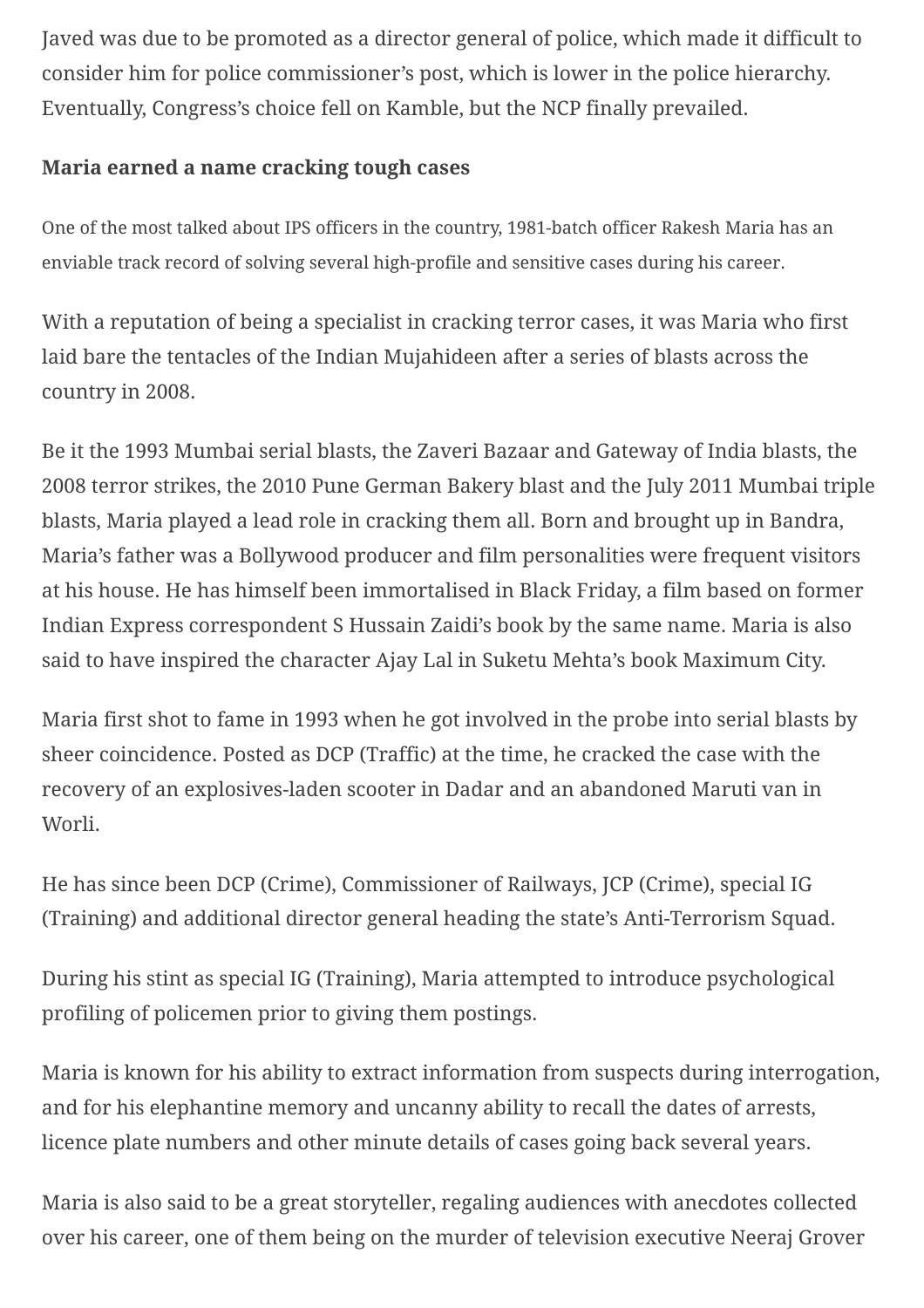by Kannada actress Maria Susairaj and her fiance naval officer Jerome Mathew in 2008. When Susairaj went to meet Maria to tell him about Grover's disappearance, Maria famously said, "Madam, you are my suspect." Maria also played a key role in the probe into the 26/11 terror attacks in Mumbai, which concluded with lone surviving Pakistani terrorist Ajmal Kasab being found guilty and executed in 2012.

Maria also outdid others in getting gangster Arun Gawli arrested and convicted in 2008 for the murder of Shiv Sena corporator Kamlakar Jamsandekar. Gawli is now behind bars in the case.

Questions have been raised, however, of ATS's claim in the German Bakery blast case in which Himayat Baig was shown as the main accused. Arrested Indian Mujahideen operative Yasin Bhatkal recently told interrogators that Baig was innocent. A few prosecution witnesses have also told the court they were made to testify against Baig under duress.

Earlier, Maria, had also suffered a setback when the Sessions Court acquitted Indians Fahim Ansari and Sabahuddin Ahmed, who were shown as the co-accused with Kasab in the 26/11 terror attack case. Their acquittal was upheld by the Bombay High Court and the Supreme Court.

**DO YOU LIKE THIS STORY 6** 5 0 0



## FROM AROUND THE WEB



**[Find out which nationalities are](https://ad.doubleclick.net/ddm/trackclk/N5532.1599088.OUTBRAIN.COM/B8673710.120813307;dc_trk_aid=293675026;dc_trk_cid=62482706) the most productive abroad** The Economist



**You'll be surpised by the [technical elegance of this](http://www.lexus-int.com/magazine/issue2/element?utm_source=outbrain&utm_medium=referral&utm_content=magazine-issue2-element-type01&utm_campaign=magazine)** l exus



**[And So It Began… Sparta: War](http://plarium.com/en/strategy-games/sparta-war-of-empires/?plid=67283&pxl=outbrain&publisherid=SP_EN_ROW_New_Pool_Test) of Empires** Sparta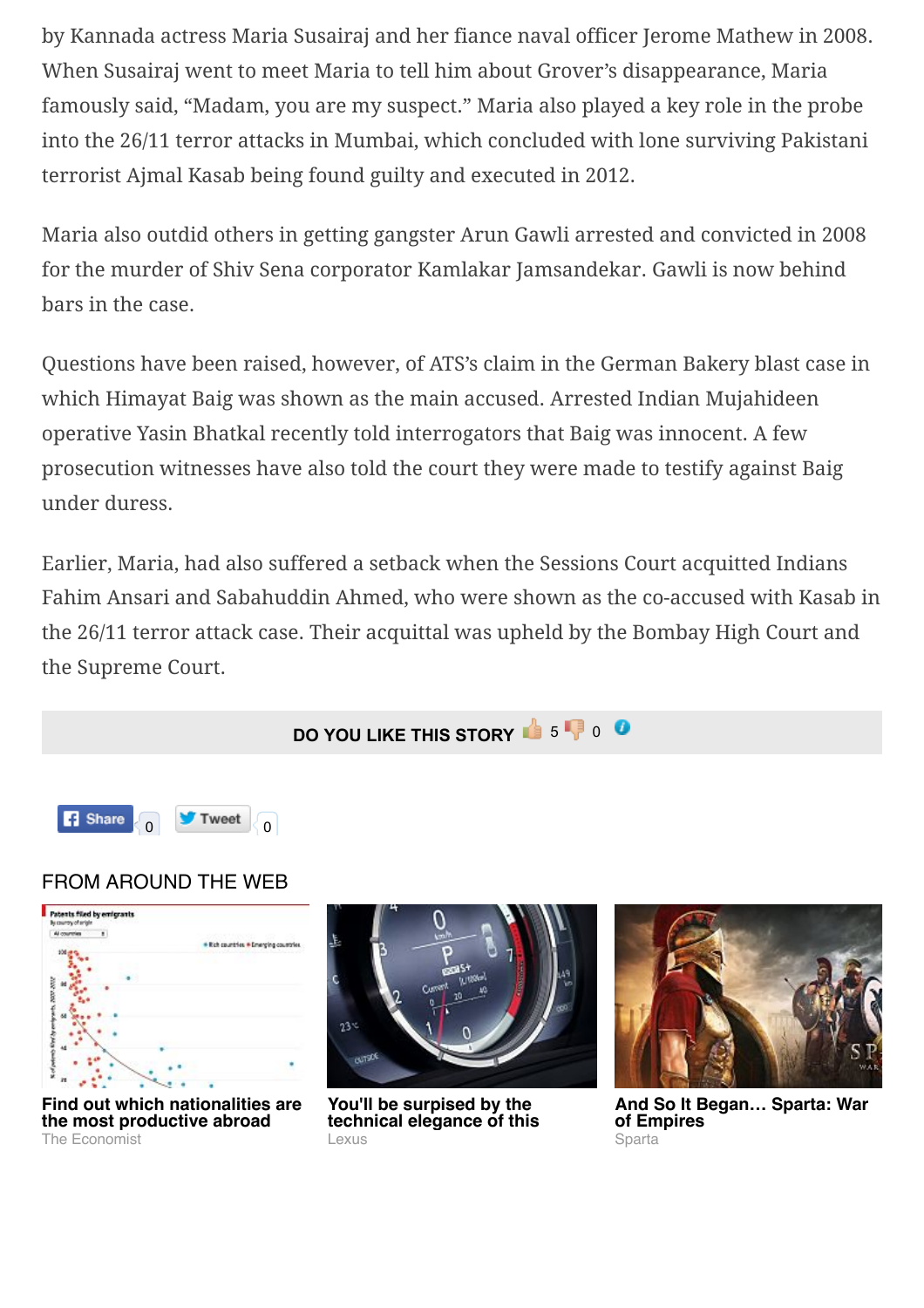

**[Chinese Economic Problems](http://www.talkmarkets.com/content/us-markets/chinese-economic-problems-are-made-in-america?post=68780&utm_source=outbrain&utm_medium=referral) Are Made In America TalkMarkets** 



**The Best New Construction [Listings in New York, Hawaii,](http://www.mansionglobal.com/developments?mod=mansiongl_AdGroup25_Outbrain_July24) Mansion Global** 



**[Building the super search](http://www.bbc.com/news/technology-33342907) engine** BBC News



**These are the men that Lexus depends on to produce** *perfection* **even mathematic candidate of the canonical contract**  $\alpha$ 



**[Exceptional luxury properties](http://www.mansionglobal.com/?mod=mansiongl_AdGroup17_Outbrain_July24) and real estate insights from Mansion Global** 



**[9 Free Business Productivity](http://tweakyourbiz.com/technology/2013/04/08/9-free-business-productivity-tools-for-startups/?utm_source=outbrain&utm_medium=promo&utm_content=outbrain&utm_campaign=Outbrain) Tools For Startups** Tweak Your Biz

[Recommended by](http://indianexpress.com/article/india/india-others/maharashtra-ats-chief-rakesh-maria-takes-charge-as-mumbai-police-commissioner/#) **Outbrain** 

## YOU MIGHT ALSO LIKE



**SP leader Farooq Ghosi [demands RS berth for Yakub](http://indianexpress.com/article/india/india-others/sp-leader-mohammed-farooq-ghosi-demands-rajya-sabha-seat-for-yakub-memons-widow/) Memon's widow, gets Nation** 



**[It is fun, I came to kill Hindus:](http://indianexpress.com/article/india/india-others/jk-encounterit-is-fun-i-came-to-kill-hindus-i-have-been-here-for-12-days-claimed-captured-terrorist/) captured Pakistan militant Naved** Nation



**[And So It Began… Sparta: War](http://plarium.com/en/strategy-games/sparta-war-of-empires/?plid=67283&pxl=outbrain&publisherid=SP_EN_ROW_New_Pool_Test) of Empires** Sparta

[Recommended by](http://indianexpress.com/article/india/india-others/maharashtra-ats-chief-rakesh-maria-takes-charge-as-mumbai-police-commissioner/#) **Outbrain** 

**TAGS: [1993 Mumbai Bomb Attack](http://indianexpress.com/tag/1993-mumbai-bomb-attack) [Maharashtra Police](http://indianexpress.com/tag/maharashtra-police) [Mumbai News](http://indianexpress.com/tag/mumbai-news) [Mumbai Police Commissioner](http://indianexpress.com/tag/mumbai-police-commissioner) [Mumbai Police Commissioner Rakesh Maria](http://indianexpress.com/tag/mumbai-police-commissioner-rakesh-maria) [Nation News](http://indianexpress.com/tag/nation-news) [Rakesh Maria](http://indianexpress.com/tag/rakesh-maria) [Senior IPS Officer Rakesh Maria](http://indianexpress.com/tag/senior-ips-officer-rakesh-maria)**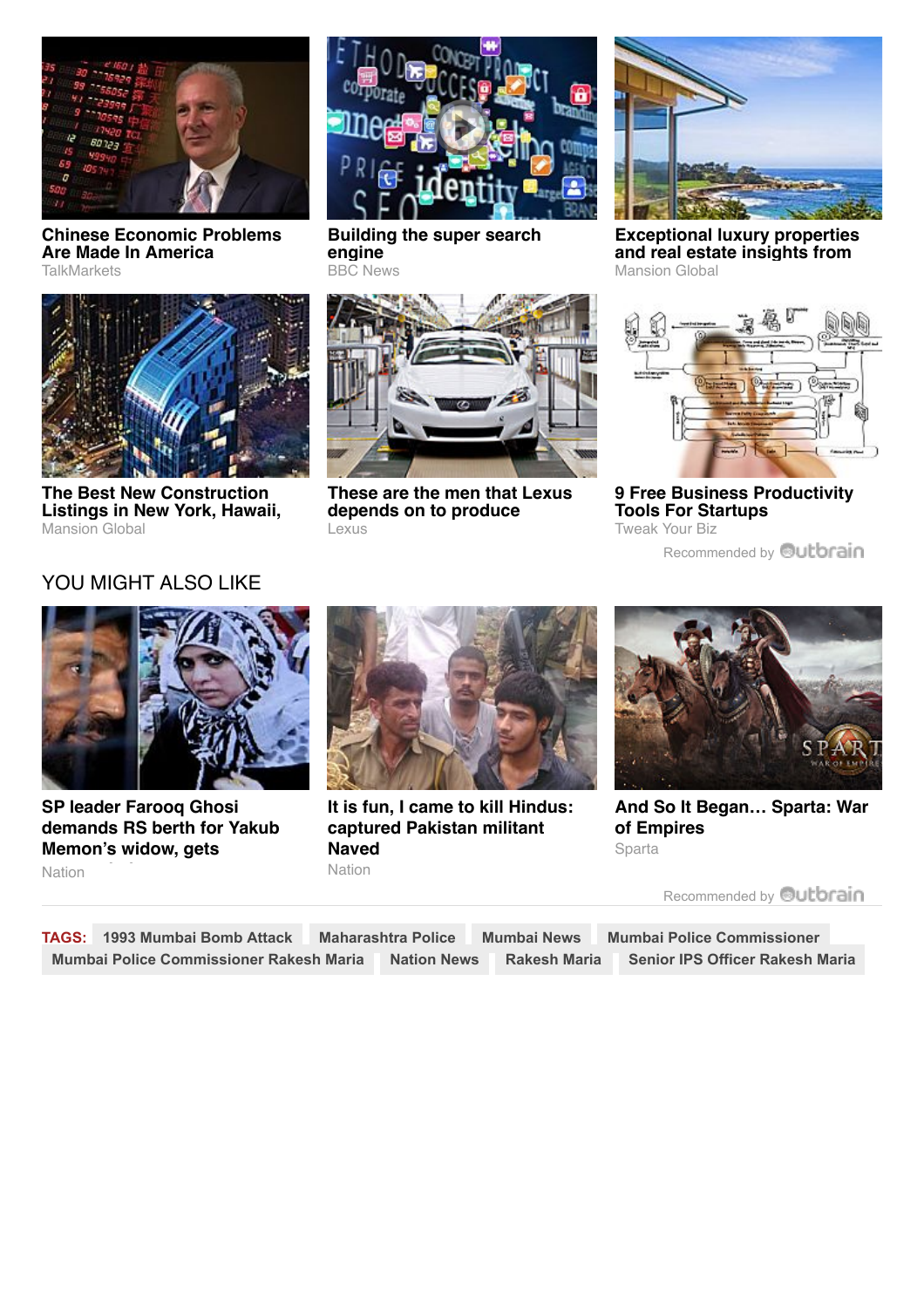